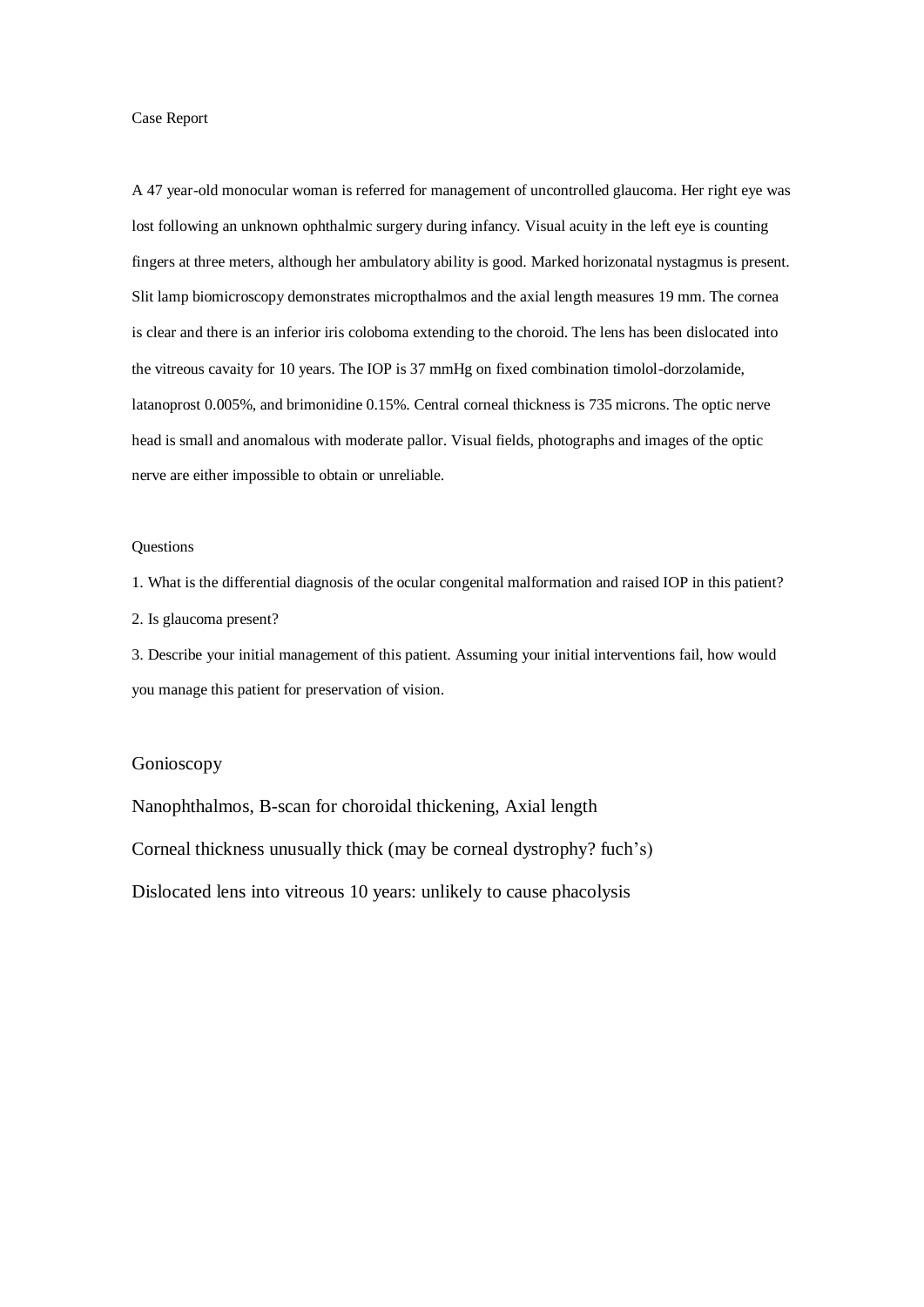OUR Comentes (Dr. Rajul Parikh, Dr. Ravi Thomas) :

1. Differential diagnosis of congenital abnormality and raised IOP in this patient: While the most probable and complete diagnosis would be colobomatous microphthalmos with posterior dislocation of the lens and secondary glaucoma (perhaps nanophthalmos), before we consider the differential diagnosis and cause of raised IOP, there are several questions that arise and information we need.

The projection of light may help in diagnosis and management. Inability to locate light in the temporal quadrants may raise diagnostic questions; especially in view of the reported pallor of the disc. An inaccurate projection with advanced glaucoma has management implications, which are discussed later.

The corneal thickness is mentioned as  $735 \mu$ . Measuring the corneal thickness in the presence of nystagmus is difficult; repeat measurements would be desirable. Either way, my cornea colleagues tell me that anything over  $600\mu$  is an abnormal cornea and needs careful examination to rule out storage disorders; they also recommend a specular or confocal microscopy to assist diagnosis. The method of IOP measurement has already been discussed. GAT is of course difficult in an eye with marked nystagmus; a tonopen is easier. I have no experience with the Pascal tonometer but there must be the usual difficulties in a moving eye. And while we would correct for corneal thickness, the question of a "corneal" diagnosis for a cornea of this thickness remains. Gonioscopy would be useful to seek abnormalities including a "developmental" type of angle. Pupillary block is unlikely but a "free" vitreous block can occur.

The eyeball is small. Along with axial length and if possible refractive status of eye, B-scan for (sclero choroidal thickening and lens eye volume ratio, if possible) would help us diagnose nanophthalmos. In our case, the cause for glaucoma would be a different mechanism from the usual nanophthalmos but the diagnosis would be important to decide on sclerotomies as part of the planned surgical intervention.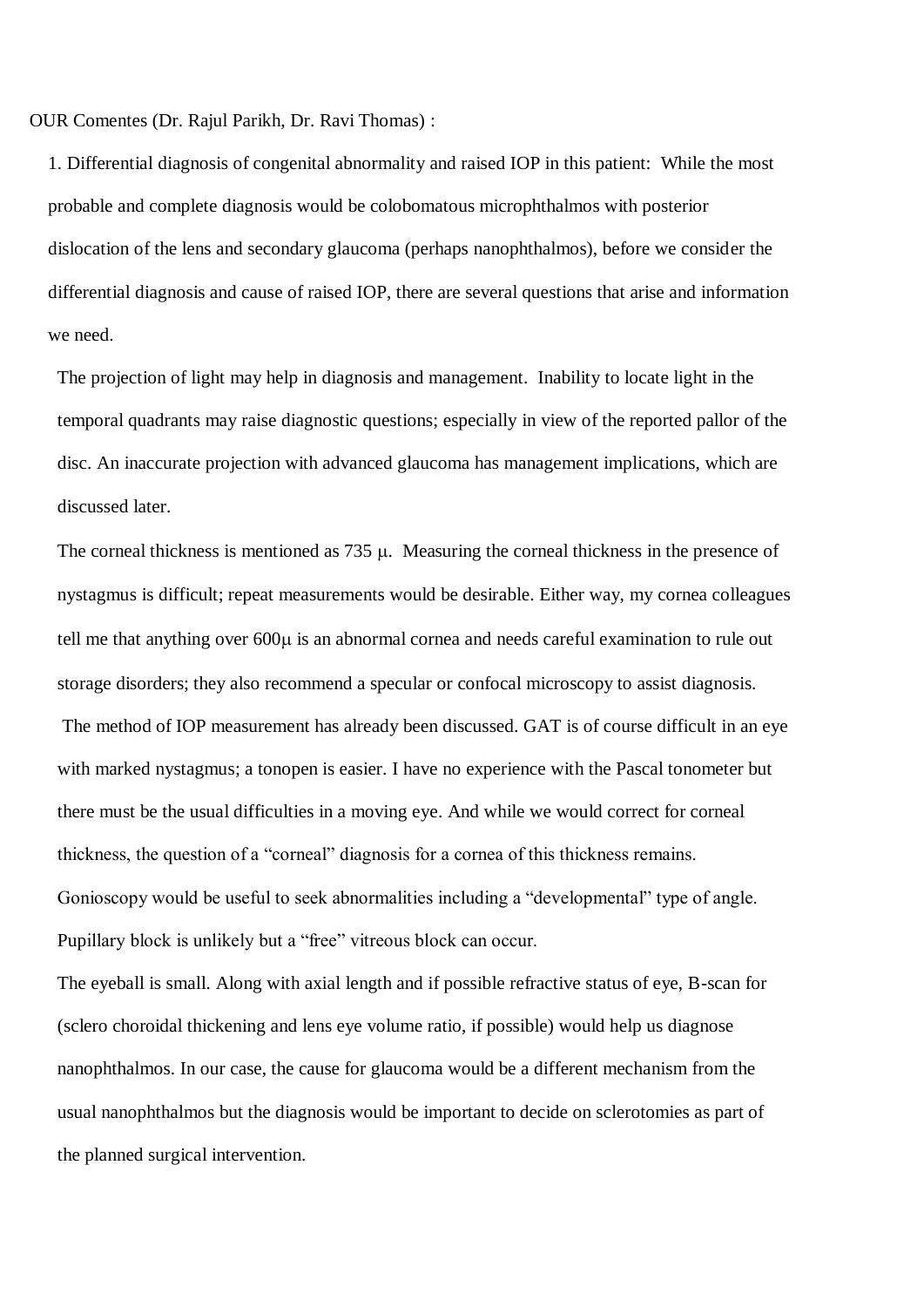Phacolytic glaucoma usually occurs in a cataractous lens. I believe there is a case on record where phacolytic glaucoma developed 65 years following extra capsular cataract surgery in a child with congenital cataract.

The optic nerve head is described as small and anomalous with moderate pallor. Optic atrophy is a differential diagnosis for this patient that would fit in with poor vision and nystagmus. We do not have any information about the neuroretinal rim status and cupping. A Goldmann style contact lens would stabilize the eye and allow a stereoscopic examination of the optic disc. Glaucomatous changes, if detected can put the diagnosis on a firm footing and help plan management.

Visual fields, photographs and images of the optic nerve are obviously impossible to obtain. A confrontation test may pick up gross abnormalities, and as with light projection, a field defect respecting the vertical meridian would point us in a different direction. Confrontation fields can detect only deep defects, but have a high specificity.

The patient was on 4 different anti-glaucoma medications. We are not sure how they were started, and which ones are actually working. Also we have no information on the baseline IOP; the corneal thickness would not affect the baseline alone.

Difficulty in instilling eye drops and non-compliance have been mentioned. Difficulty in instilling eye drops is easily checked but assessing compliance is difficult. In other fields of medicine it has been shown that the question: "Since we last met, have you missed any of your medication", if responded to in the affirmative, is very specific for and indicates a gross degree of non  $compliance.<sup>1</sup>$ 

2. Is glaucoma present?

As discussed above, we need more information to reach a diagnosis. And as pointed out we should try and correct for corneal thickness. <sup>2</sup> Still, her corrected IOP on medications would be approximately 23 mm Hg. Either way; whether this is in fact glaucoma can only be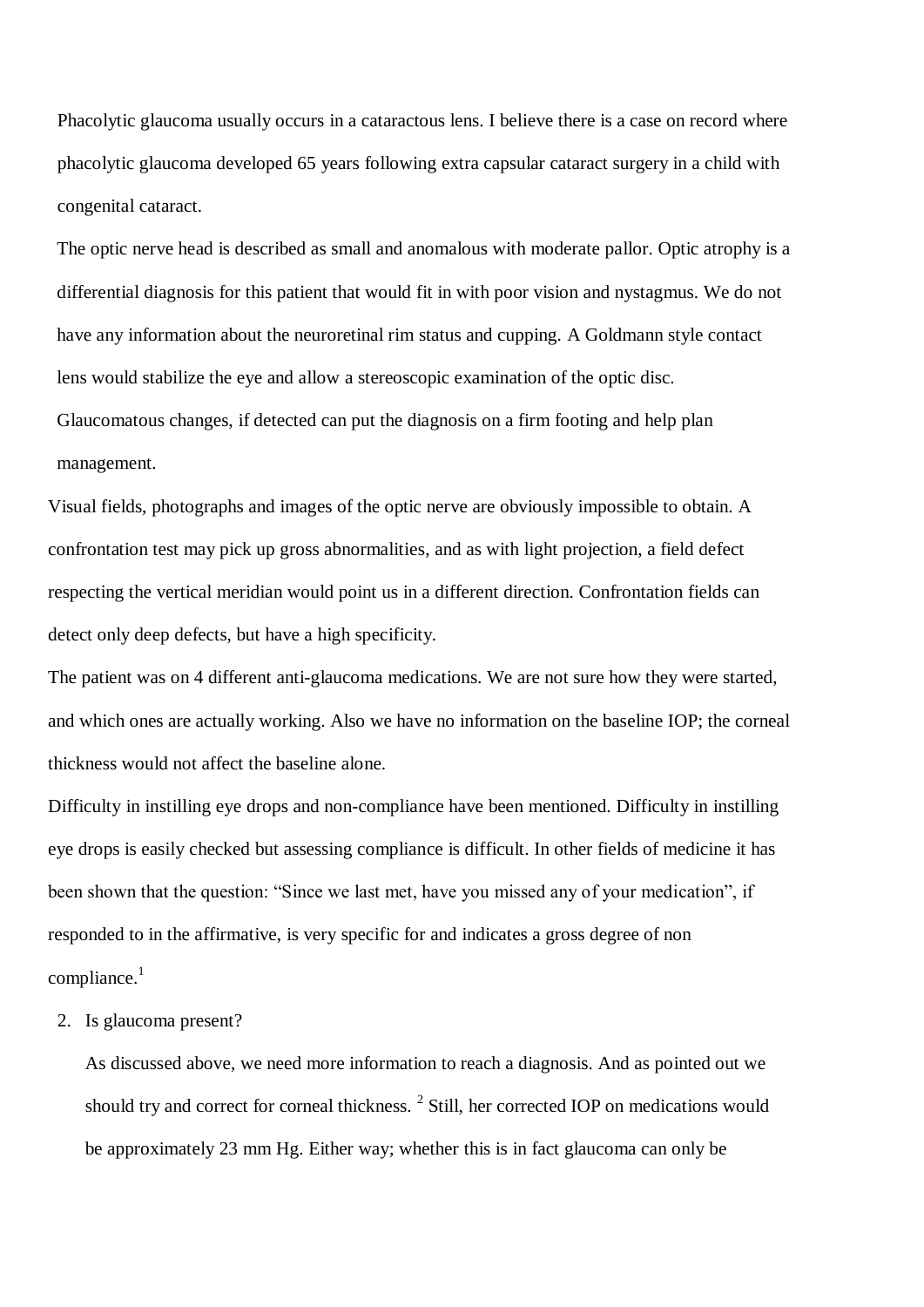answered if we have more details on the optic disc. Optic disc pallor and nystagmus point to a different cause as the major contributor towards loss of vision.

3. Initial and subsequent management.

We would examine the optic disc and additionally get our corneal colleagues to opine. IF the diagnosis of glaucoma is confirmed, the question of further management arises and several options have been clearly discussed.

As in every case, we first discuss the objectives of treatment and options with the patient, keeping in mind the fact that the vision is already quite poor and that it is not improvement we are after. Additionally, in this type of case there is usually no "best data" evidence (we use that term instead of "evidence based medicine" as the latter raises too many hackles; additionally an experienced clinician's individual experience may be the only data we have, which, depending on the clinician can be very sound too). There is no one-way to manage this difficult patient and we would take extra care to take the patients' values into consideration. In this type of "toss up" situation, the management choice is probably best determined as a formal clinical decision analysis with the assistance of an experienced clinical epidemiologist. A rapid version of such an analysis that "doesn't do too much violence to the truth" can also be used.<sup>3</sup> This depends on calculating a "Likelihood of Help versus Harm" (LHH) and works like this.

The goal is to preserve existing vision. If left alone, let us assume a 100% risk of loosing vision over 5-10 years, reducing to 15% (approximately) with intervention (an 85% chance of success). That means a rounded off number needed to treat (NNT) of  $2^{1,4}$  For an intervention in this kind of advanced disease, the chances of a wipe out are about 1% (personal communication Thomas R, R Parikh unpublished data on 100 eyes with advanced glaucoma as evidenced by split fixation with a size V target on the macular program). Let's use the higher end of the confidence interval, which is 3%. In this specific patient, should we assume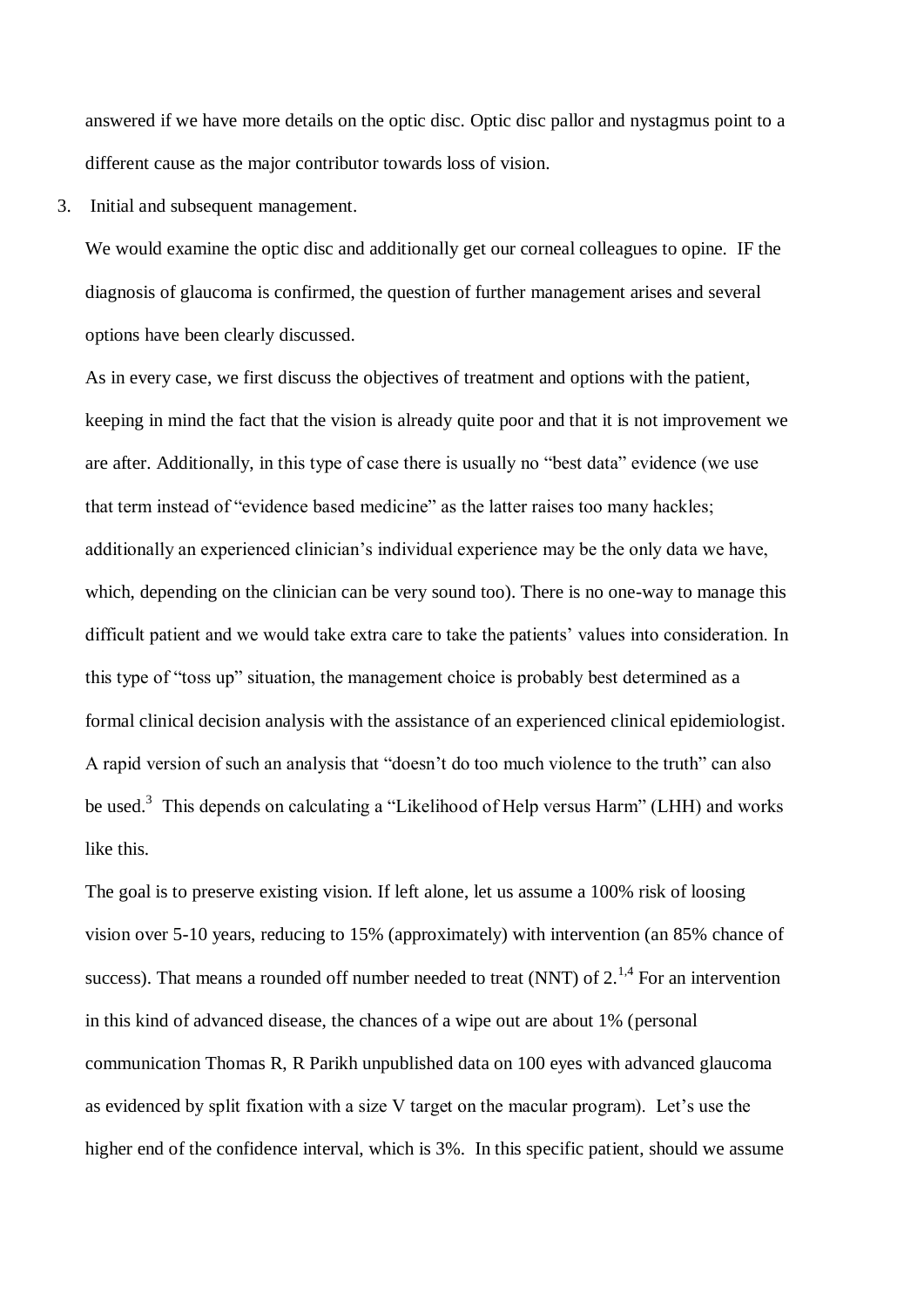that the risk of wipe out and other sight threatening complications (nanophthalmos anyone?) is around three times higher, say 10%? The number needed to harm (NNH) is therefore 10. At this stage, the LHH is  $1/NNT : 1/NNH$  or  $1/2 : 1/10$  that is 5 in favor of treatment. We then ask the patient what value he puts on preserved vision for  $5 - 10$  years, and what his feelings are about a risk of actually loosing his vision in the immediate post operative period. There are graphical means of doing this. If the patient's risk taking behavior is in favor of the long term, and she feels that long term visual preservation is 5 times preferable, the LHH becomes  $\frac{1}{2} \times 5$ :  $1/10 = 25$  times more likely to be helped versus harmed.

On the other hand, if, as is usual, the patient considers a small risk of immediate loss of vision to be 10 times worse than loosing it over a period of 5-10 years, the LHH is  $\frac{1}{2}$  : 1/10 x 10 = twice as likely to be harmed versus helped. We then do a sensitivity analysis: for example, what if the patient feels that "immediate" loss of sight is 100 times worse than a slow loss? The LHH becomes  $\frac{1}{2}$  versus  $1/10 \times 100 = 20$  times as likely to be harmed versus helped. The sensitivity analysis can be repeated for different NNT's and NNH and at different times to get a true feeling for the direction the patients really wants to go. If this is consistent, that is what we do. The reader is referred to our bible for a more detailed yet simpler (than what I can do) explanation, as well as alternative methods of such an analysis.<sup>3</sup>

The options to be exercised if the patient chooses surgery have been nicely discussed. Considering the vision, we would likely use titrated laser cylcophotocoagulation as primary procedure. If the patient opts to continue medical Rx, we would optimize it, starting by checking which of the drugs is actually working and then add on whatever is needed. Reference:

1. Sackett DL, Haynes RB, Guyatt GH et al. Clinical Epidemiology. A Basic Science for Clinical Medicine. New York: Little, Brown and co., 205-9, 1991.